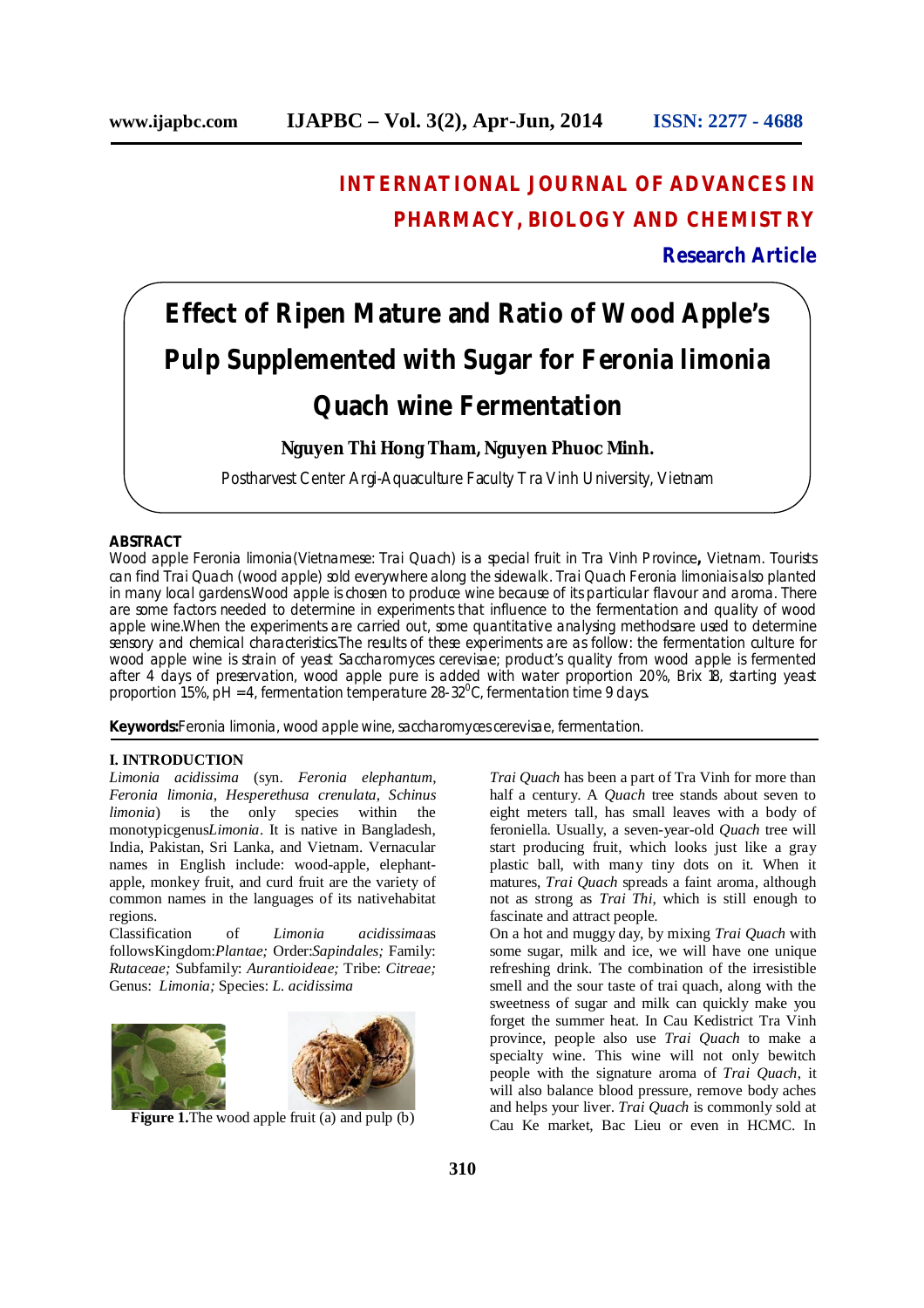Cambodia**,***Quach* is planted widely. People there usually enjoy *Trai Quach* with peppers and salt; however, nowhere else uses *Quach* the same way as Vietnam.

The fruit is a hard-shelled many seeded berry with its pinkish brown aromatic sour – sweet pulp being the edible portion, the seeds embedded in it. It is an ideal tree to be exploited for growing in wasteland. Wood apple is a nutrient rich fruit which contains a surprisingly high amount of protein and low levels of sugar and carbohydrates compared with many other fruits. The wood apple is rich in Beta carotene, a precursor of vitamin –A which also contains significant quantities of the B vitamins such as thiamine and riboflavin and small amounts of vitamin C. Wood apple is useful in preventing and curing scurvy and in reliving flatulence. Mashed seedless pulp of the raw fruit is beneficial in the treatment of dysentry, diarrhoea and piles. Wood apple in the form of chutneys or sherbet is useful in treating hiccups.

Wood apple fruit contains flavonoids, glycosides, saponins and tannins. There are reports that some coumarins and tyramine derivatives were also isolated from the fruits of *Limonia* (Ilango and Chitra, 2009). The fruit may be eaten raw but it has a resinuous taste and requires sweetening. The ripe fruit is used as a dessert and a source of beverage, cream and jellies (Adikaram et al., 1989). A stiff jelly could be made from these fruits but the flavour is somewhat hash and hence, is seldom used. The fruits can be mixed with guava to make good quality jelly (Hayes, 1970). The ripe fruit pulp makes excellent chutney and it also consumed afresh along with sugar.

Several outstanding researchers investigated wood apple production:

Narsing Rao et al. (2011) executed a preparation of wood apple (*Feronia limonia* L.) seed protein concentrate and evaluation of its nutritional and functional characteristics. Wood apple (Feronia limonia L.) seed protein concentrate (WSPC) was prepared and its properties were compared with the wood apple seed meal (WSM). The protein content was found to be 33.79 and 77 g/100 g in WSM and WSPC respectively. WSPC was good source of essential amino acids leucine, phenyl alanine, valine, iso-leucine and threonine. Protein extractability of WSPC showed optimum WSPC to water ratio of 1:50 (w/v), over 60 min. Maximum protein extractability (95  $g/100 g$ ) was observed at pH 12 and minimum  $(11 \t g/100 \t g)$  at pH 6. Protein precipitability was maximum (91 g/100 g) at pH 5.5. A higher buffer capacity of WSPC was observed in the pH range 6 - 2. SDS-PAGE of the WSM and WSPC showed 9 protein bands ranging from 205 kDa to 12 kDa.

Higher water absorption, lower oil absorption capacity, stable foam and presence of essential minerals of WSPC favour its industrial application.

R. Vidhya and A. Narain (2011) developed the preserved products using under exploited fruit, wood apple (*Limonia acidissima*). This study was planned to utilize the preserved wood apple by preserving them as jam and fruit bar. Using wood apple preserved products like jam and fruit bar were developed, stored and quality parameters were assessed for a periods of 90 days. Organoleptic evaluation shows storage stability was good in both jam and fruit Bar with respect to flavour and consistency. Nutritive analysis shows reduction in Vitamin C, Calcium and Phosphorous in both jam and fruit bar during 90th day of storage. The acidic content of the preserved products decreased in both Jam (2.5%) and fruit bar (1.66%). No Significant change observed in TSS, pH, pectin and ash value for both jam and fruit bar during storage. Total sugar increased up to 0.68 and 0.89% and reducing sugar increased to 2.59 and 1.53% in both jam and fruit bar, respectively. The microbial loadof both jam and fruit bar was under the limit at the end of 90 days. Hence, the prepared jam and fruit bar was safe and fit for consumption.

Poongodi Vijayakumar, et al. (2013) surveyed the drying characteristics and quality evaluation of wood apple (*Limonia acidissima* L.) fruit pulp powder. The wood apple (*Limonia acidissima* L.) pulp with seed was dried by using hot air oven, tray dryer and solar drier, powdered and compared for its drying characteristics, fruit powder yield, physical and functional properties, least gelation concentration, nutritional composition, non-nutritional qualities and sensory profile. The wood apple pulp gets completely dried within 5-6 hours in all drying methods. The overall drying rate was significantly  $(p<0.05)$  high in hot air oven dried sample; dehydration ratio, rehydration ratio and co-efficient of rehydration were significantly high in tray dried sample at p<0.01. The total polyphenol content and antioxidant activity was significantly higher  $(n<0.01)$  in sun dried wood apple pulp powder. Nutrients get concentrated except vitamin C which was lost on drying. The titrable acidity and pH revealed the medium acidic nature of wood apple pulp powder. Organoleptically, the hot air oven dried sample was liked very much in terms of its appearance, color and flavor. Hence the wood apple pulp could be dried effectively using solar dryer, preserved as dried powder and value added for its industrial exploitation.

The aim of our study is to investigate the effect of some factors influence to the fermentation and quality of wood apple (*Quach*) wine.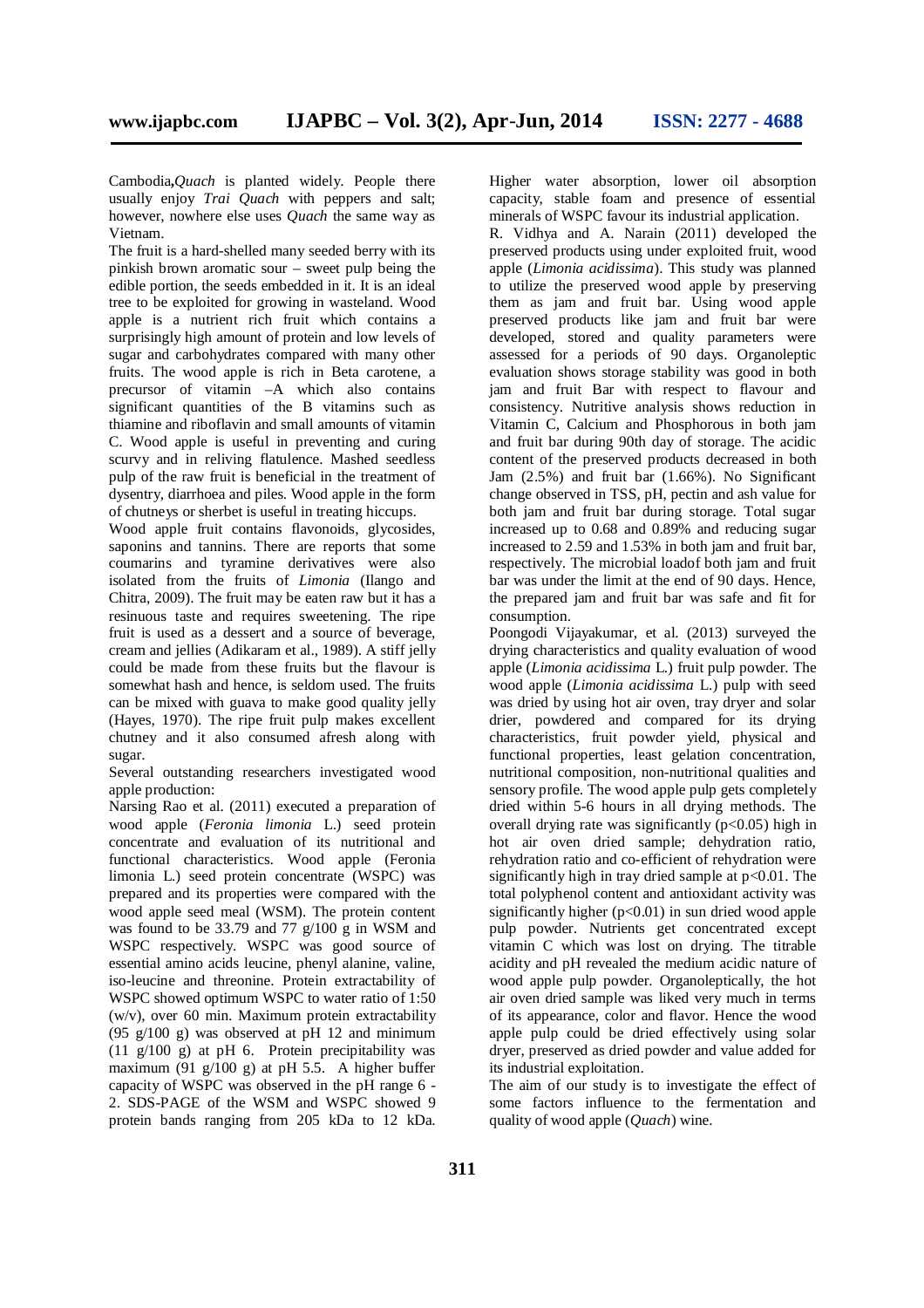#### **II. MATERIAL AND METHOD**

#### **2.1 Raw material**

Wood apple (*Quach*) fruit is collected in local Tra Vinh province. Its pulp is processed and fermented in the laboratory of the post harvest center, agriaquaculture faculty, Tra Vinh university, Vietnam.

#### **2.2 Method**

#### *2.2.1 Experiment #1: Effect of the ripen mature of wood apple fruit to quality of Quach (wood apple) wine fermentation*

- a. Purpose is to determine the appropriate ripen mature for wine production.Ripen mature of wood apple fruit is crucial to wine fermentation owing to sugar content, acidity. These parameters affect to yeast growth. Finding ripen mature at the appropriate stage is very necessary and optimal during fermentation.
- b. Experiment design: One factoe (A);2 replicates;5 roots; 10 units; A1: Ripen #1 (after being harvested); A2: Ripen #2 (after 2 days harvested); A3: Ripen #3 (after 4 days harvested); A4: Ripen #4 (after 6 days harvested); A5: Ripen #5 (after 8 days harvested)
- c. Preparation: Choose 25 fruits having the same weight and divide into 5 groups (5 fruits each group), note from A1,A2,A3,A4,A5. Two replicates (25\*2=50 fruits). Keep in normal temperature.
- d. Performance: Divide fruits into two groups *Group # 1*:Prepare samples and testing chemical reagents.

Date #1: take onefruit A1 and analyze total sugar and acidity, take 4 fruits A1 left to fermentation. Date #3: take one fruit A2 and analyze total sugar and acidity, take 4 fruits A2 left to fermentation. Date #5: take one fruit A3 and analyze total sugar and acidity, take 4 fruits A3 left to fermentation. Date #7: take one fruit A4 and analyze total sugar and acidity, take 4 fruits A4 left to fermentation. Date #9: take one fruit A5 and analyze total sugar and acidity, take 4 fruits A5 left to fermentation. *Group # 2*:Prepare samples and materials for wine fer

- entation. Total samples: 5. Sample volume: 2.5lit/sample. Fixed parameters: Pulp ratio 20%, pH 3.7 , Bx 20, yeast 1%.
- e. Testing parameter:

*Wood apple pulp:*Total sugar, total acidity, sensory characteristics (color, aroma, taste).

*Fermenting wort:* pH, total sugar, alcohol, sensory characteristics of wine (color, aroma, taste, turbidity).

#### *2.2.2 Experiment #2: Effect ofwood apple fruit juice ratio and sugar supplemented to quality of Quach (wood apple) wine fermentation*

- a. Purpose is to determine the water and sugar supplemented to wort for wine production. Each kind of fruit having different moisture content and chemical composition. This creates different fermenting media. Some kind of fruits are available for fermentation such as grape, but some fruits must be treated in advance such as rambutan, banana. Depending on variety of fruits, we have various strategies for yeast growthby creating the approriate moisture. So fermenting culture should be adjusted with favorable condition for a best wine fermentation.
- b. Experiment design: Two factor (B, C);two replicates
- Factor B: ratio of wood apple pulp (% pulp/total fermenting batch); B1 15%; B2 20%; B3 25%; B4 30%. Factor C: degree Bx; C1: 16<sup>o</sup>Bx; C2 18  ${}^{\circ}$ Bx; C3 20  ${}^{\circ}$ Bx; C4 22  ${}^{\circ}$ Bx; Roots: 4\*4=16; Unit: 16\*2=32
- c. Preparation:Choose wood apple fruit at ripen mature (4 days after being harvested)
- d. Performance: Prepare sample and material for wine fermentation.Total samples: 16. Sample volume: 2.5lit/sample. Fixed parameters: pH 3.7, yeast 1%
- e. Testing parameter:Total sugar; total acidity; pH; alcohol; sensory characteristics of wine (color, aroma, taste, turbidity)

#### *2.2.3 Experiment #3:* **determine pH for fermenting wort**

- a. Purpose:determine optimal pH value for yeast growth to get the best wine quality. Acidity in fermenting wort is very important for yeast growth. Ion H+ influences to charge of cell wall, increase or decrease permeability of specific ions. In some cases, it can inhibit enzyme activity on cell wall.
- b. Experiment design: onefactor D, two replicates; D1: pH 3.4; D2: pH 3.7; D3: pH 4.0; D4: pH 4.3; D5: pH 4.6; Roots: 5; Units: 5\*2=10
- c. Preparation:Choose Quach fruit at ripen mature (4 days after being harvested); prepare wort with pulp ratio 20%, Brix 18.
- d. Preformance: Prepare sample and material ready for wine fermentation. Total samples: 5. Sample volume: 2.5lit/sample. Fixed parameters: yeast 1%, Bx 18, juice ratio 20%.
- e. Testing analysis:Total sugar; total acidity; pH; alcohol; sensory characteristics of wine (color, aroma, taste, turbidity).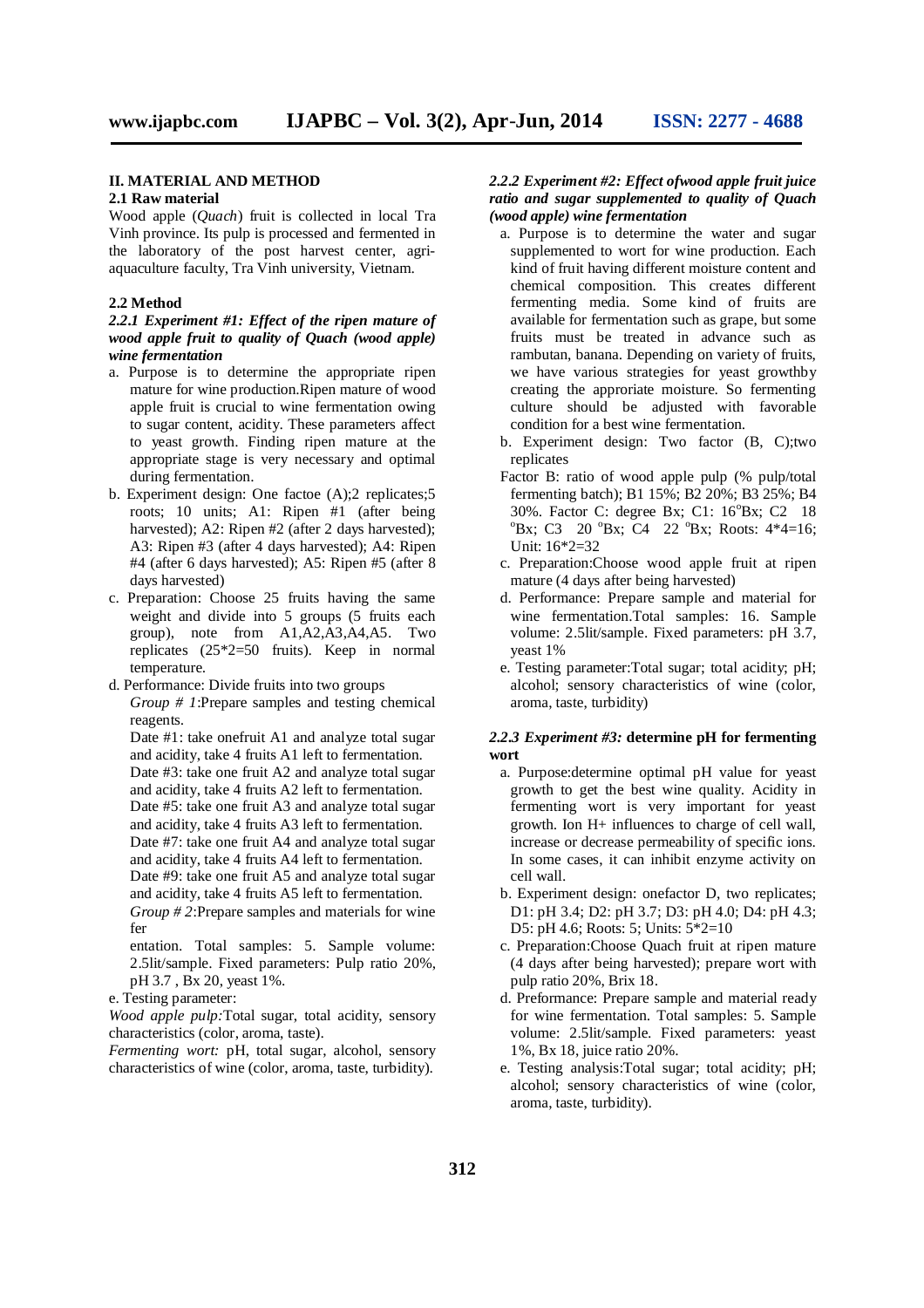#### *2.2.4 Experiment #4: determine yeast ratio inoculated*

- a. Purpose:determine yeast ratio inoculated for Quach wine fermentation.Yeast ratio is also a vital parameter for wine fermentation. If yeast is less, fermenting period will be long and contaminated. If yeast is much, fermenting period will be short but<br>expensive.In this experiment, we use expensive.In this experiment, we use *Saccharomyces cerevisiae* in dry particle with specific aroma.
- b. Experiment design:One factor E; two replicates; E1 yeast ratio: 0.5%; E2 yeast ratio: 1.0%; E3 yeast ratio: 1.5%; E4 yeast ratio: 2.0%; E5 yeast ratio: 2.5%; Roots: 5; Units: 5\*2=10
- c. Preparations:Choose wood apple fruit at ripen mature (4 days after being harvested; prepare fermenting wort: pulp 20%, Brix 18, pH=4.
- d. Performance: Prepare sample and material ready for Quach wine fermentation. Total samples: 5.Sample volume: 2.5lit/sample. Fixed parameters: Bx 18, pulp 20%, pH 4.0.
- e. Testing analysis:Total sugar; total acidity; pH; alcohol; sensory characteristics of wine (color, aroma, taste, turbidity).

#### *2.2.5 Experiment #5: determine the main fermenting duration*

- a. Purpose:determine the shortest fermenting duration while maintaining *Quach* wine quality. We must verify the main fermenting stage.After this, almost yeast willbe died and should be filtered out of liquid to avoid contamination. If the ripen stage stops too soon, nutrients left much and alcohol too little so it is not enough to prevent microorganism contaminated.
- b. Experiment design: One factor F; two replicates; F1: 6 day fermentation; F2: 7 day fermentation; F3: 8 day fermentation; F4: 9 day fermentation; F5: 10 day fermentation; Roots: 5; Units: 5\*2=10
- c. Preparation:Choose wood apple fruit at ripen mature (4 days after being harvested); prepare wort: pulp 20%, Brix 18, pH=4, yeast 1.5%
- d. Performance: Prepare sample and material ready for *Quach* wine fermentation. Total samples: 5.Sample volume: 2.5lit/ simple. Fixed paramters: Bx 18, pulp 20%, pH 4, yeast 1.5%.
- e. Testing analysis:Total sugar; total acidity; pH; alcohol; sensory characteristics of wine (color, aroma, taste, turbidity)

# **2.3 Statistical analysis**

Collect sample after 10 days fermented. Verify aroma, color, turbidity, alcohol in Quach wine. Filter solid after fermentation. All data are summarized and analysed by Excel and Statgraphic software.

#### **III. RESULT AND DISCUSSION**

#### **3.1 Effect of ripen mature of** *Quach* **(wood apple) fruit:**

Right after harvest, wood apple fruit has the light brown pulp, stringen acidity, tannin and strong flavour. After 2 days of preservation, pulp will become dark brown, sweeter, less acid, more flavour. From the 4 days afterward, 80% of pulp gets black brown, sweet, less acid, less tannin, specific aroma. After 8 days, 100% of fruits have black brown pulp, soft, and less glutinous and all of 3/10 fruits become decay.

From our observation, fruits after 4, 6 and 8 days give the best alcohol and sensory characteristics (figure 2). There is no significant difference of wine sample used fruits after 4,6 or 8days. So we choose fruits at ripen mature (4 days)for further experiments.

In figure3, we recognize the acidity decreased and sugar increased by time (at room temperature).In the first three days, sugar increases slightly so we must supplement more saccharose. From day 4<sup>th</sup>, sugar changes dramatically compared the the first  $3<sup>rd</sup>$  day. So wood apple at the  $4<sup>th</sup>$  day ripen can be used for fermentation because saccharose supplementation will be at least. At harvesting period, wood apple fruits are ripen profusely and vigorously, they should be preserved and fermented gradually without affecting to wine quality. Acidity is decreased gradually, at the 3rd day with pulp ratio 20%, pH 2.9- 3.6; at the  $4<sup>th</sup>$  day, pH 3.7-3.9. So at the  $4<sup>th</sup>$  day, pH of pulp is suitable for yeast growth.

#### **4.2. Effect of pulp ratio and Bx**

Bx and sugar content are two elements affecting to yeast growth. The more sugar is, the more alcohol receives. However, yeast only grows well in medium with 10-18% sugar, slowly ferment at 25% sugar and stop at 30% sugar.

According to table 1 and figure 4, average alcohol at different pulp ratio and Bx: at 20% pulp, the highest alcohol and significantly statistical difference we notify at Bx 20; then Bx 18 and Bx 16.

At 20% pulp, we see the reduced sugar as in figure 6. On figure 5, Bx 22 strongthly inhibits yeast growth. Bx 20 is very suitable for yeast fermentation. While comparing Bx 20 and Bx 18, we don't see any significantly difference. So we decide to choose Bx 18 for further experimentS.

#### **4.3 Effect of pH to wine quality:**

Yeast can grow beyond pH range  $4 - 6$ . However at pH 3.0-3.5, yeast still can grow. On this research, we examine the optimal pH value for fermentation.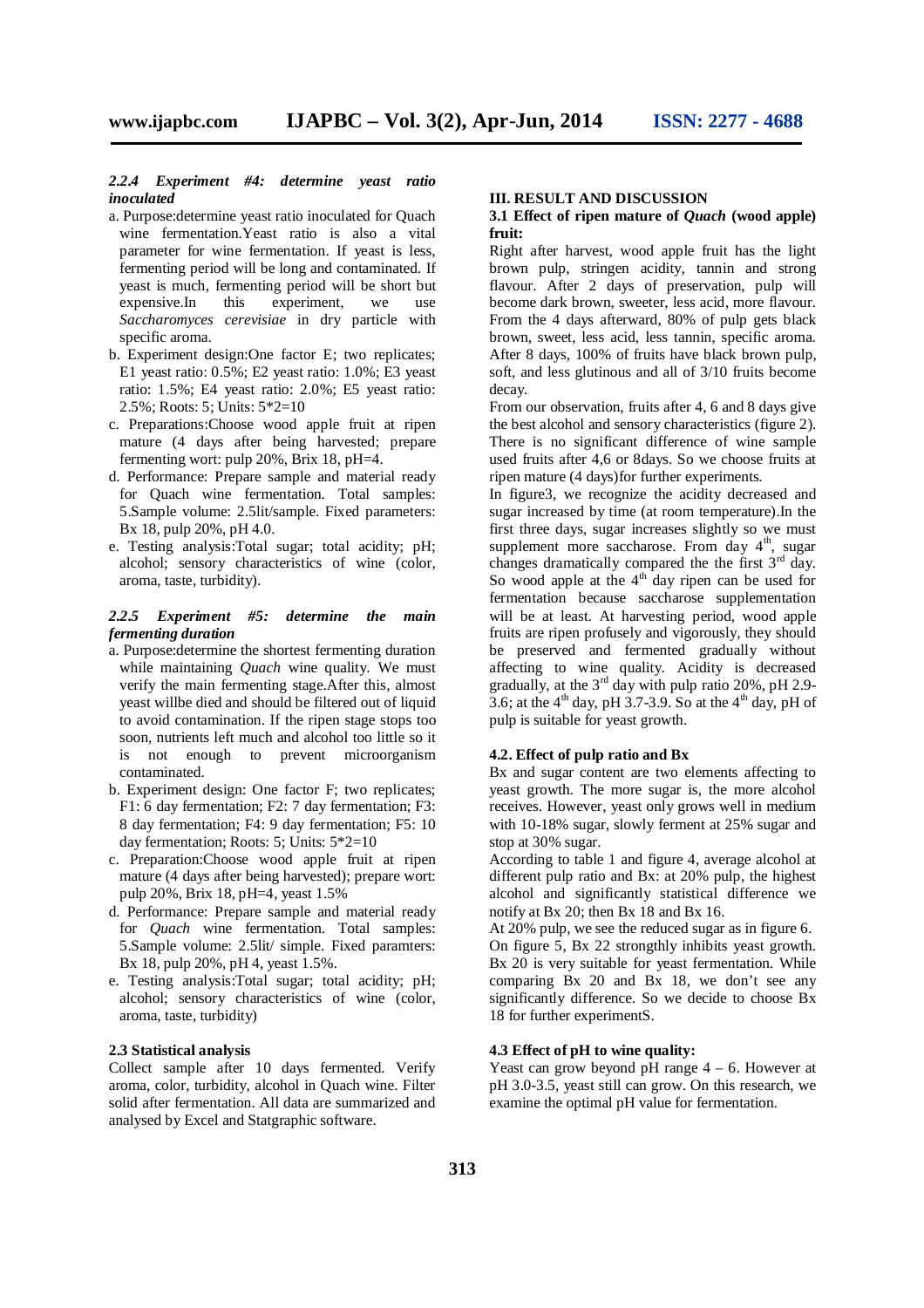On figure 7, we see that pH 4.0 and 4.3 show the highest alcohol. So we select pH 4.0 for further expriments.

#### **4.4 Effect of yeast ratio supplementation to alcohol accumulation**

At yeast ratio  $0.5\%$  and 1% at the 9<sup>th</sup> day, the reduced sugar left in whole some. On figure 8, when increasing yeast ratio, we receive more alcohol. The highsest alcohol notified at yeast ratio 2.0. However yeast ratio 1.5 and 2.5% are not significantly different in alcohol accumulation. So we select yeast ratio 1.5% for further experiments.

## **4.5 Effect of the main fermenting duration to wine quality.**

Apart from physic-chemical analysis, we also monitor the current of  $CO<sub>2</sub>$ . Solubility of  $CO<sub>2</sub>$ in alcohol is triple to water. During fermentation, alcohol and  $CO<sub>2</sub>$ will be dissolved into liquid.  $CO<sub>2</sub>$ will quickly absorb on yeast surface. When these bubbles increase their volume, this will create a lift for yeast to float. When bubbles collapse, yeast will then be submerged into fermenting wort.During fermentation, alcohol accumulates in liquid. At the final stage of

the main fermentation, yeast become weak and dead. Liquid should be filtered to get clear appearance. In the first  $4<sup>th</sup>$  days, bubbles move very quickly, but slowly in the  $5<sup>th</sup>$  day and completely cease in the  $9<sup>th</sup>$ day. After filtration, clear liquid should also enter a minor fermentation at least  $\overline{3}$  months at temperature  $8\pm2\degree$ C so that it can change malic acid into lactic acid.Based on initial parameters at pulp20%, Bx 18,  $pH = 4$ , yeast ratio 1.5% we get some key results: on the  $6<sup>th</sup>$  day, alcohol formation happens slowly but the highest alcohol content is on the  $8<sup>th</sup>$  day. Liquid will get clear, but moving of yeast is weakly. From the  $5<sup>th</sup>$ day, yeast movement will get slowly and slowly. On the  $9<sup>th</sup>$  day, the main fermentation should be stopped.

# **IV. CONCLUSION**

During our experiment, we consider *Quach* (wood apple) as a natural fruit available for wine fermentation with good quality and specific aroma. In the future, it's necessary to execute some more researches such as: determine some components in pulp (polyphenol, protein....) to choose the optimal ripen mature; verify the optimal fermenting temperatures; and examine malolactic fermentation to get the good*Quach* wine quality.

| $\sqrt{2}$ actor B                | <b>B1</b>   | B <sub>2</sub> | B <sub>3</sub> | <b>B4</b>   | Average alcohol at different<br>pulp ratio |
|-----------------------------------|-------------|----------------|----------------|-------------|--------------------------------------------|
|                                   | 15%         | 20%            | 25%            | 30%         |                                            |
| <b>FactorA C</b>                  |             |                |                |             |                                            |
| $C1 (Bx=16)$                      | 10.75       | 12.00          | 12.25          | 11.50       | $11.60^{b}$                                |
| $C2 (Bx=18)$                      | 13.75       | 14.75          | 13.75          | 14.00       | $14.10^{a}$                                |
| $C3 (Bx=20)$                      | 14.25       | 15.00          | 14.50          | 13.75       | 14.37 <sup>a</sup>                         |
| $C4 (Bx=22)$                      | 14.00       | 14.50          | 13.75          | 13.25       | $13.87^{\circ}$                            |
| Average alcohol at different Brix | $13.20^{b}$ | $14.10^a$      | $13.56^{ab}$   | $13.12^{b}$ |                                            |

**Table 1: Average alcohol after fermentation at different pulp ratio and Bx**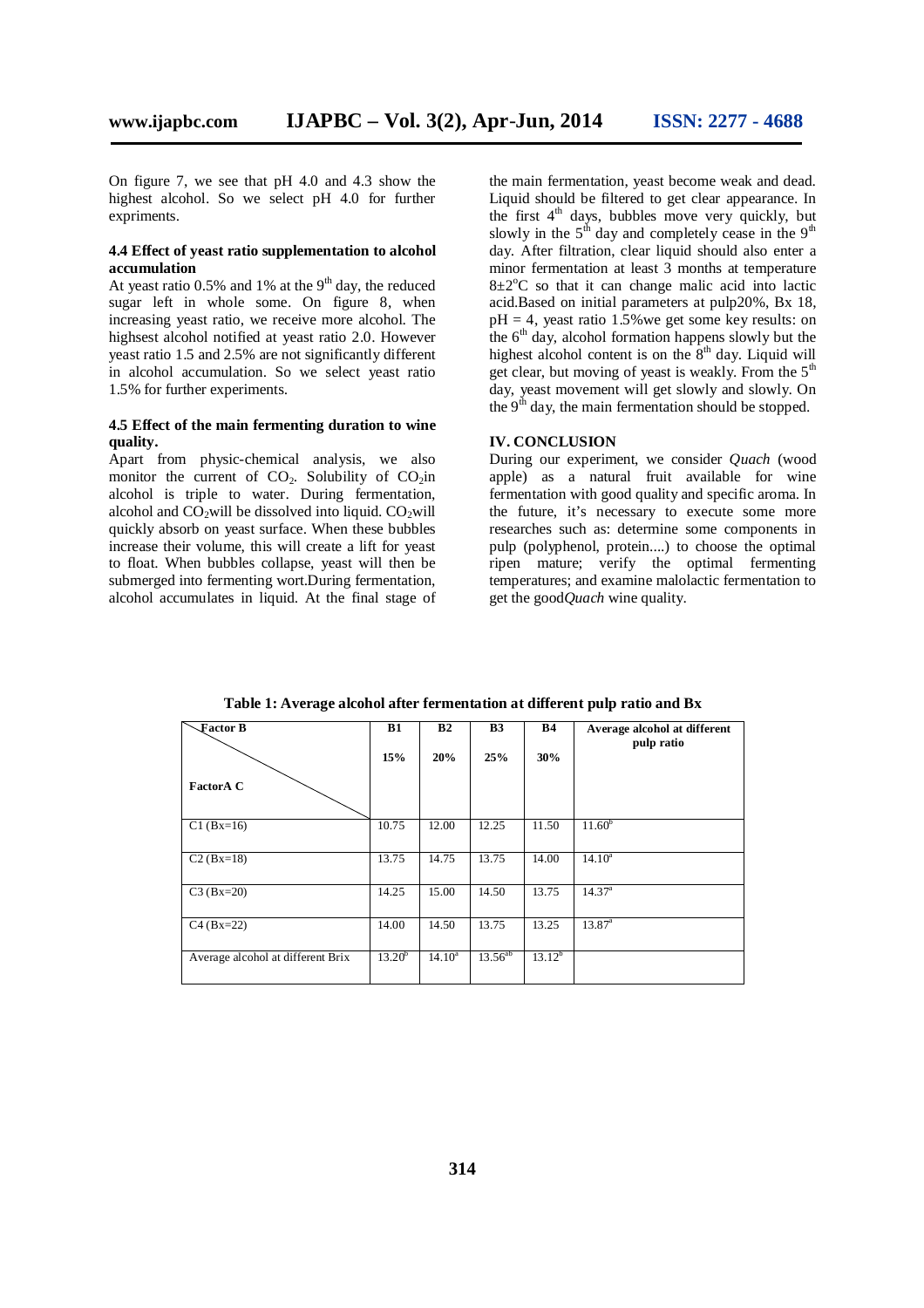

**Figure 2.** Effect of wood apple ripen mature to alcohol and sensory characteristics of *Quach* wine





**Figure 4.** Diagram of wine sensory evaluation at different pulp ratio and Bx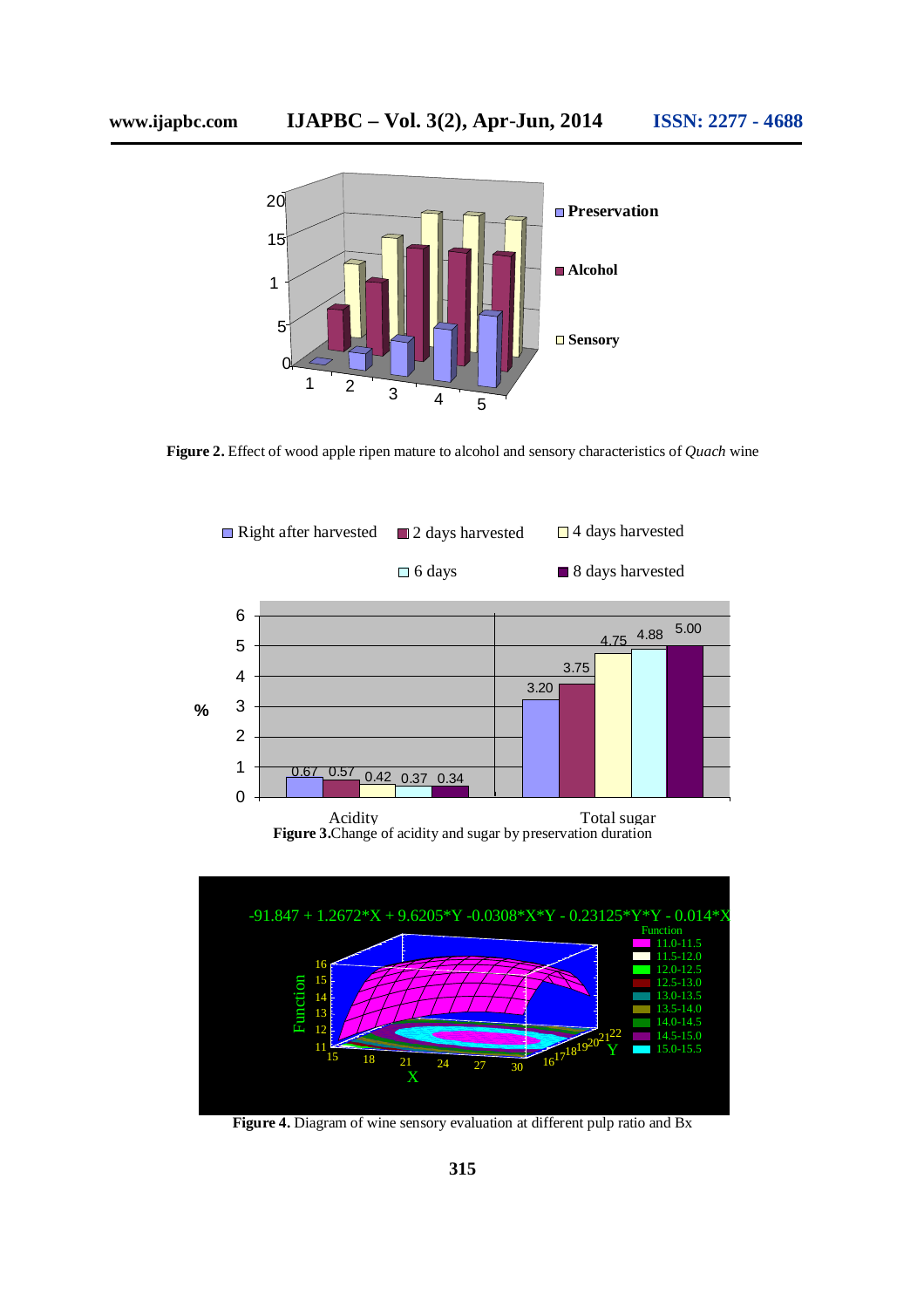

**Figure 5.** Effect of pulp ratio and Bx to alcohol



**Figure 6.** Reduced sugar at different Bx of wort



Figure 7. Effect of pH to alcohol accumulation during fermentation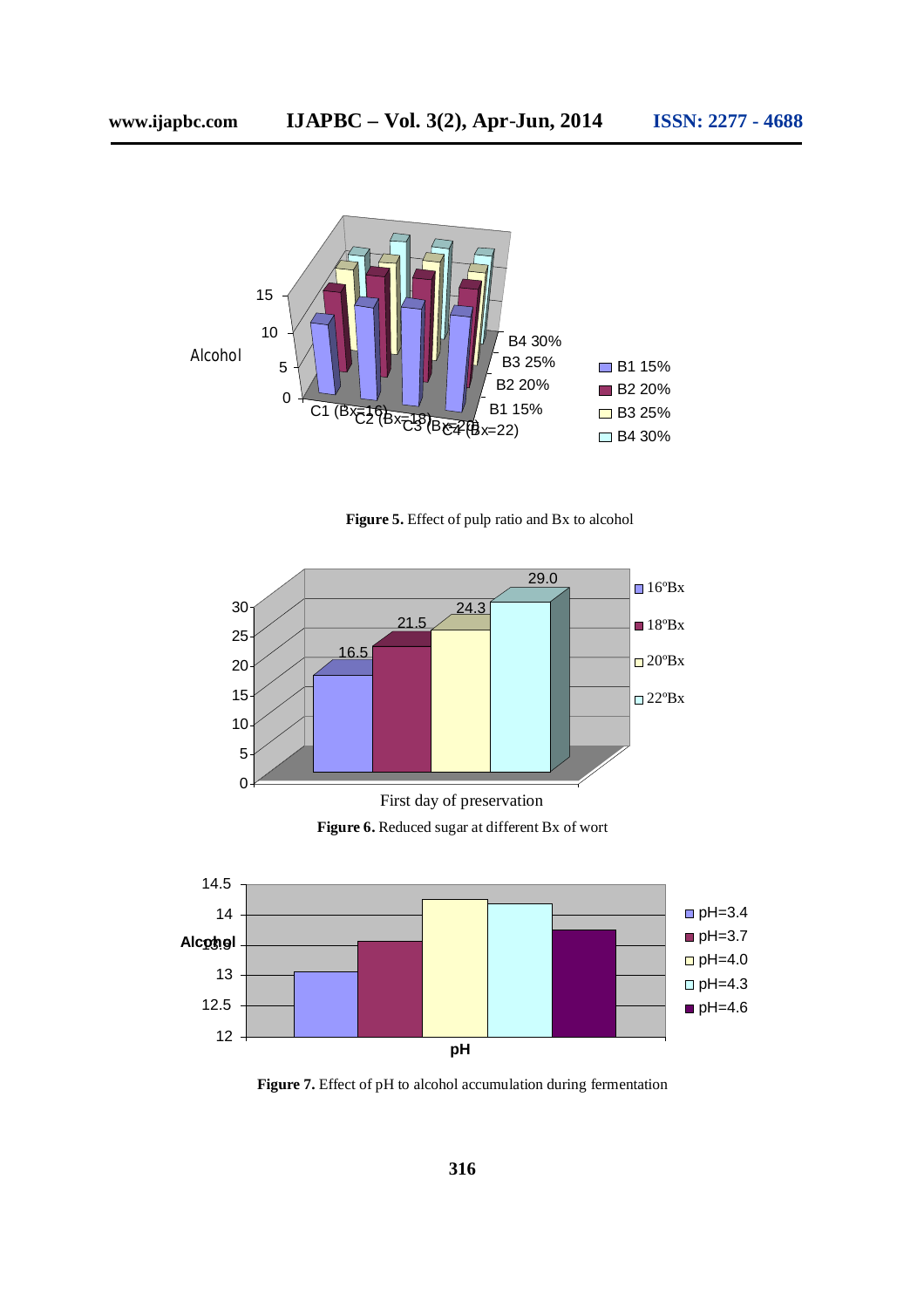

**Figure 8.** Effect of yeast ratio to wine fermentation



**Figure 9.** Change of reduced sugar by fermenting time



**Figure 10.** Alcohol formation during fermentation

# **REFERENCES**

- 1. Adikaram NKB, Yamuna Abhayawardhane, Ratnayake Bandara. BM, Leslie Gunatilaka AA, Kithsiri Wijeratne EM. Antifungal activity, acid and sugar content in the wood apple (Limonia acidissima) and their relation to fungal development. Plant Pathology 1989;38: 258-265.
- 2. Hayes WB, (1970). Fruit growing in India. Third edition. Kitabistan, Allahabad.
- 3. Ilango K and Chitra V. Antidiabetic and antioxidant activity of Limonia acdissimia linn. in alloxan induced rats. Der Pharmacia Lettre 2009;1: 117-125.
- 4. Narsing Rao G, Prabhakara Rao PG. and Govardhana Rao D. Preparation of wood apple (Feronia limonia L.) seed protein concentrate and evaluation of its nutritional and functional